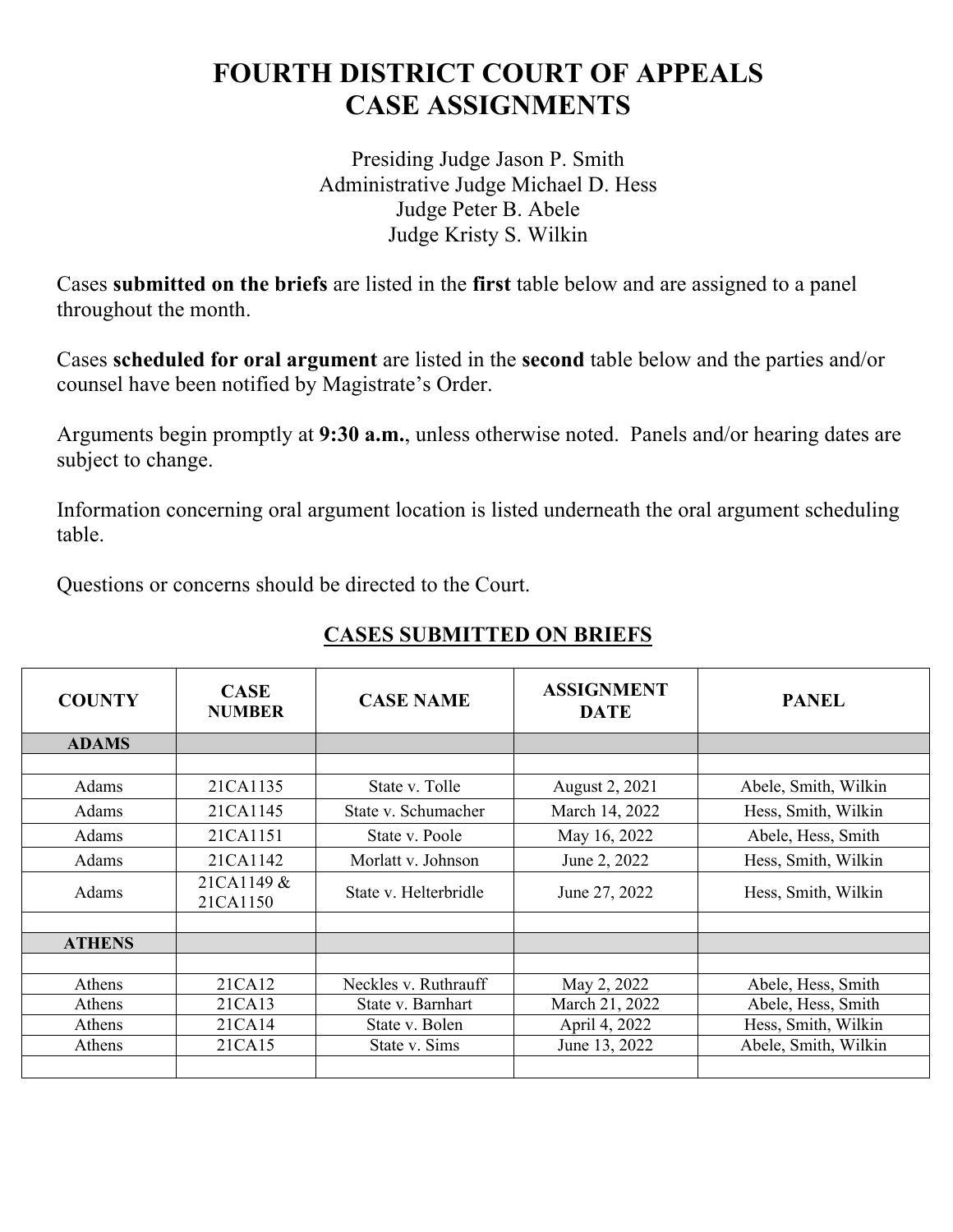| <b>GALLIA</b>   |                |                                    |                    |                      |
|-----------------|----------------|------------------------------------|--------------------|----------------------|
|                 |                |                                    |                    |                      |
| Gallia          | 21CA4          | State v. Halfhill                  | May 2, 2022        | Hess. Smith, Wilkin  |
| Gallia          | 21CA10         | State v. Drennen                   | May 16, 2022       | Hess, Smith, Wilkin  |
| Gallia          | 21CA12         | State v. Latapie                   | April 4, 2022      | Hess, Smith, Wilkin  |
| Gallia          | 21CA13         | Ehman v. Harvey                    | June 27, 2022      | Abele, Smith, Wilkin |
|                 |                |                                    |                    |                      |
| <b>HIGHLAND</b> |                |                                    |                    |                      |
|                 |                |                                    |                    |                      |
| Highland        | 20CA10         | State v. Carter                    | August 2, 2021     | Hess, Smith, Wilkin  |
|                 |                |                                    |                    |                      |
| <b>HOCKING</b>  |                |                                    |                    |                      |
|                 |                | In the Matter of: E.H.             |                    |                      |
| Hocking         | 21CA6          | (PRIORITY)                         | April 14, 2022     | Abele, Hess, Smith   |
|                 |                | Cullimore v.                       |                    |                      |
| Hocking         | 21CA7          | Cullimore                          | March 14, 2022     | Hess, Smith, Wilkin  |
|                 |                |                                    |                    |                      |
| <b>JACKSON</b>  |                |                                    |                    |                      |
|                 |                |                                    |                    |                      |
| Jackson         | 20CA7          | State v. Mirkin                    | June 14, 2021      | Abele, Smith, Wilkin |
|                 |                |                                    |                    |                      |
| <b>LAWRENCE</b> |                |                                    |                    |                      |
| Lawrence        | 19CA20 &       | State v. Hodge                     | September 13, 2021 | Abele, Smith, Wilkin |
|                 | 19CA21         |                                    |                    |                      |
|                 |                |                                    |                    |                      |
| <b>MEIGS</b>    |                |                                    |                    |                      |
|                 |                |                                    |                    |                      |
| Meigs           | 21CA5          | York v. York                       | March 21, 2022     | Hess, Smith, Wilkin  |
| Meigs           | 22CA1<br>21CA2 | State v. Lemasters                 | May 16, 2022       | Hess, Smith, Wilkin  |
| Meigs           | 22CA2          | State v. King<br>State v. Caldwell | June 16, 2022      | Abele, Hess, Wilkin  |
| Meigs           |                |                                    | June 27, 2022      | Abele, Hess, Wilkin  |
| <b>PICKAWAY</b> |                |                                    |                    |                      |
|                 |                |                                    |                    |                      |
|                 |                | McNichols v. Gouge                 |                    |                      |
| Pickaway        | 21CA15         | <b>Quality Roofing</b>             | February 14, 2022  | Abele, Hess, Smith   |
|                 |                |                                    |                    |                      |
| <b>PIKE</b>     |                |                                    |                    |                      |
|                 |                |                                    |                    |                      |
| <b>ROSS</b>     |                |                                    |                    |                      |
|                 |                |                                    |                    |                      |
| Ross            | 21CA3741       | State v. Cremeans                  | December 6, 2021   | Abele, Smith, Wilkin |
| Ross            | 21CA3752       | State v. Imboden                   | April 4, 2022      | Hess, Smith, Wilkin  |
| Ross            | 21CA3758       | State v. Brown                     | May 2, 2022        | Abele, Smith, Wilkin |
|                 |                |                                    |                    |                      |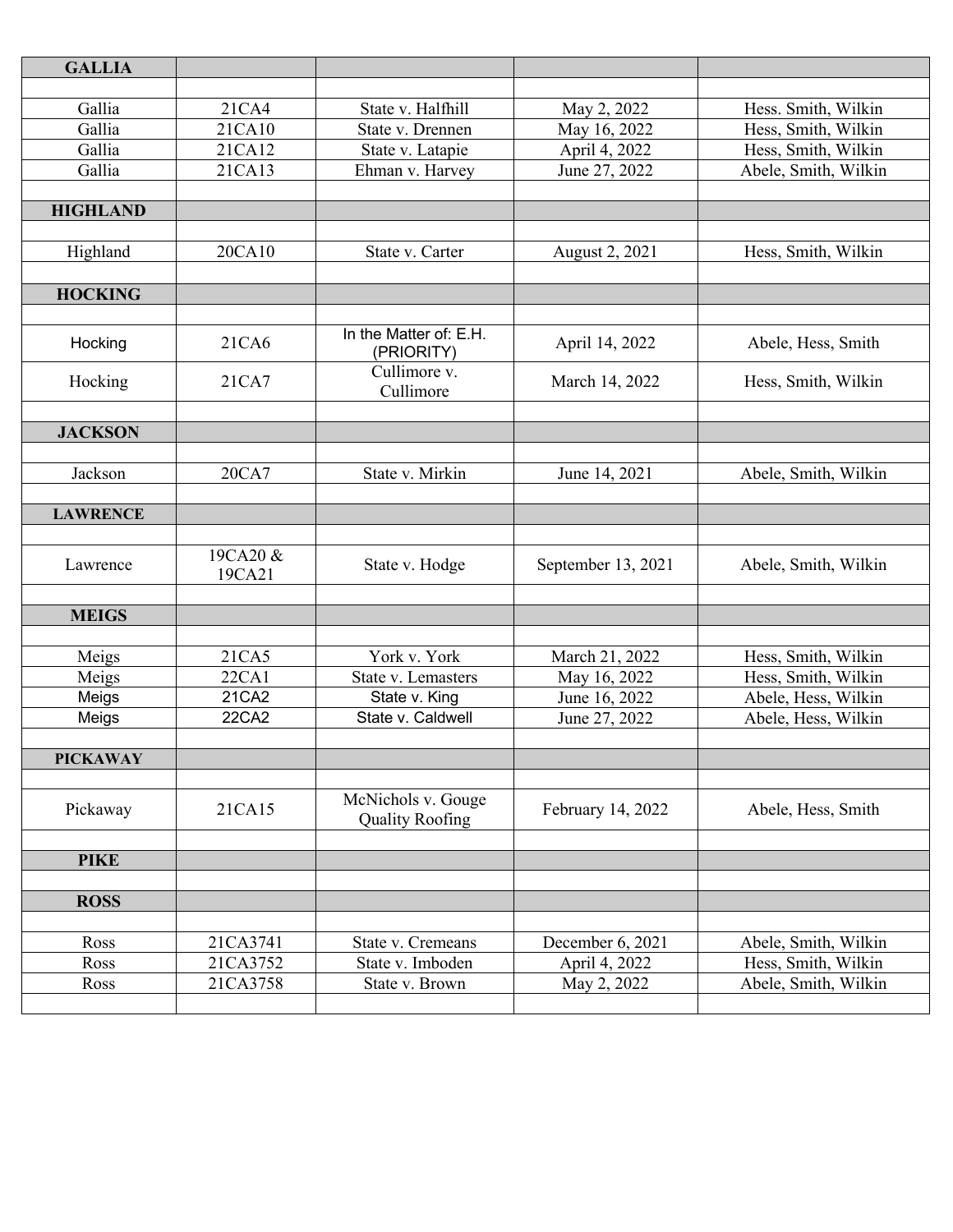| <b>SCIOTO</b>     |             |                                          |                   |                       |  |
|-------------------|-------------|------------------------------------------|-------------------|-----------------------|--|
|                   |             |                                          |                   |                       |  |
| Scioto            | 20CA3926    | State v. Heid                            | October 4, 2021   | Abele, Smith, Wilkin  |  |
| Scioto            | 21CA3943    | State v. Carver                          | March 17, 2022    | Abele, Smith, Wilkin  |  |
| Scioto            | 22CA3976    | State v. Jewett                          | June 13, 2022     | Abele, Hess, Smith    |  |
| Scioto            | 21CA3962    | State v. Tingler                         | June 13, 2022     | Abele, Hess, Wilkin   |  |
| Scioto            | 22CA3978    | State v. Queen                           | June 13, 2022     | Hess, Smith, Wilkin   |  |
| Scioto            | 21CA3972    | State v. Rexroad                         | June 27, 2022     | Abele, Smith, Wilkin  |  |
|                   |             |                                          |                   |                       |  |
| <b>VINTON</b>     |             |                                          |                   |                       |  |
|                   |             |                                          |                   |                       |  |
| <b>WASHINGTON</b> |             |                                          |                   |                       |  |
|                   |             |                                          |                   |                       |  |
| Washington        | 21CA2       | State v. Tolbert                         | November 22, 2021 | Abele, Hess, Smith    |  |
| Washington        | 21CA13      | Huffman v. Huffman                       | January 3, 2022   | Abele, Smith, Willkin |  |
| Washington        | 21CA6       | State v. Gray                            | February 14,2022  | Abele, Hess, Wilkin   |  |
| Washington        | $21CA3 \&$  | State v. Harvey                          | March 21, 2022    | Abele, Hess, Smith    |  |
|                   | 21CA4       |                                          |                   |                       |  |
| Washington        | 21CA16      | State v. Wells                           | May 16, 2022      | Abele, Hess, Smith    |  |
| Washington        | 21CA20      | In the Mtr of: E.J.C.<br><b>PRIORITY</b> | May 11, 2022      | Abele, Smith, Wilkin  |  |
|                   |             |                                          |                   |                       |  |
| Washington        | $21CA19 \&$ | In the Matter of:                        | June 13, 2022     | Abele, Hess, Wilkin   |  |
|                   | 22CA7       | A.R.W.                                   |                   |                       |  |
|                   |             |                                          |                   |                       |  |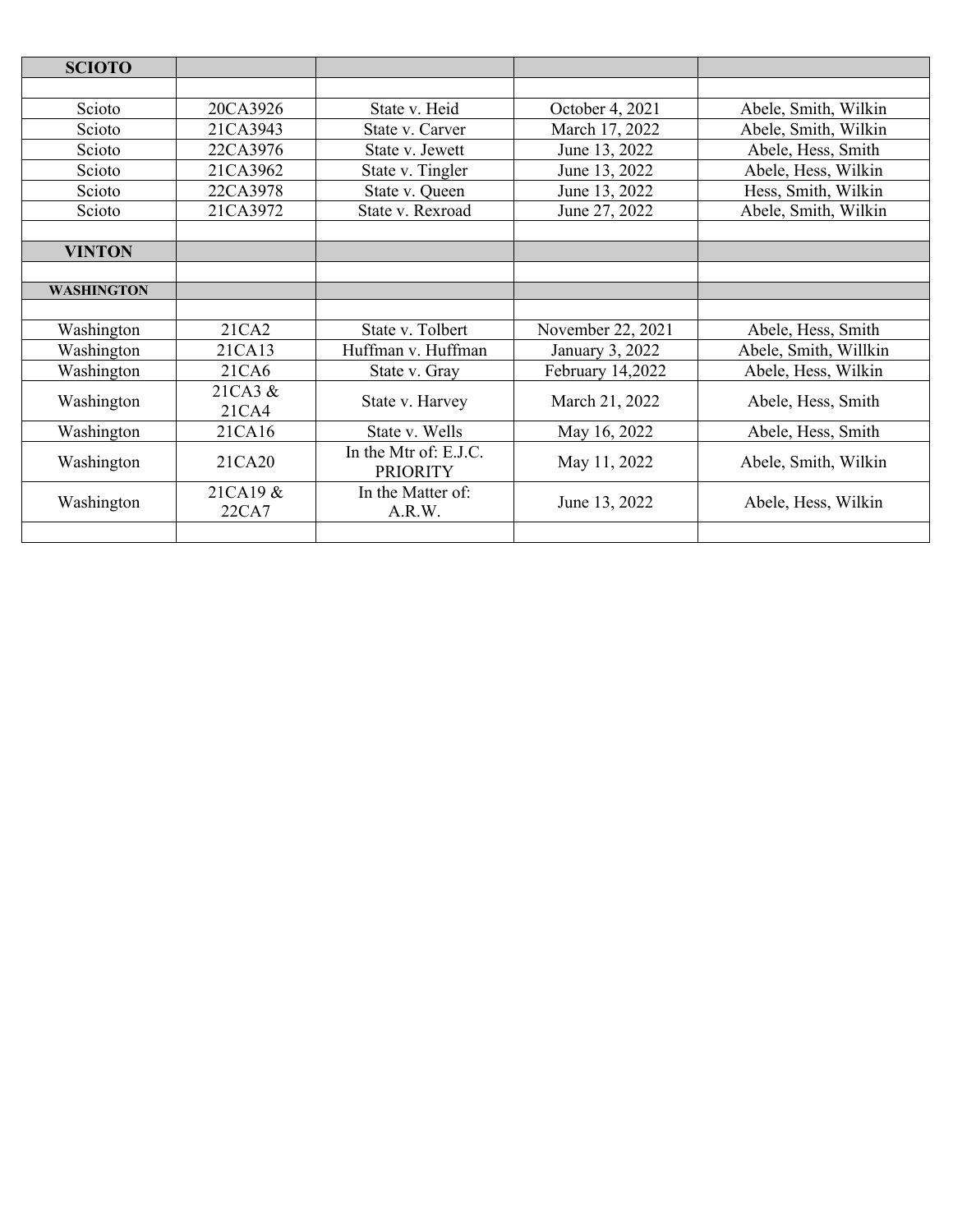## **2022 ORAL ARGUMENT SCHEDULE**

| <b>DATE</b>   | <b>COUNTY/LOCATION</b>                             | <b>CASE COUNTY/NUMBER/NAME</b>                                                                                                                                                   | <b>PANEL</b>            |
|---------------|----------------------------------------------------|----------------------------------------------------------------------------------------------------------------------------------------------------------------------------------|-------------------------|
| Feb 10        | Adams<br><b>Common Pleas</b><br>Courtroom          | Scioto 21CA3948 - Bennett v. Ohio Dept. of Education<br>Scioto 21CA3959 - Pertuset, et al. v. Hull, et al.<br>Adams 21CA1128 - McCann v. Webb<br>Adams 21CA1140 - State v. Brodt | Abele, Smith,<br>Wilkin |
| Feb 17        | Highland<br><b>Common Pleas</b><br>Courtroom       | <b>CANCELED</b>                                                                                                                                                                  | Abele, Hess,<br>Wilkin  |
| March<br>10   | <b>Athens</b><br><b>Common Pleas</b><br>Courtroom  | Adams 21CA1140 - State v. Brodt<br>Hocking 21CA8 - State v. Dixon<br>Scioto 21CA3956 - State v. Gavin                                                                            | Abele, Hess,<br>Smith   |
| March<br>17   | Scioto<br><b>Common Pleas</b><br>Courtroom         | Jackson 21CA8 - Addison Holdings, LLC, et al. v. Fox, Byrd &<br>Company, PC, et al.<br>Adams 21CA1138 - State v. Ruggles                                                         | Abele, Smith,<br>Wilkin |
| March<br>24   | Pickaway<br><b>Common Pleas</b><br>Courtroom       | Ross 21CA3744 - State v. Cremeans<br>Pickaway 21CA12 - Chuma v. Patterson<br>Scioto 21CA3950 - State v. Bertram<br>Gallia 21CA11 - Altizer v. Arbors of Gallipolis, et al.       | Abele, Smith,<br>Wilkin |
| April 14      | <b>Ross</b><br><b>Common Pleas</b><br>Courtroom    | <b>CANCELED</b>                                                                                                                                                                  | Abele, Hess,<br>Smith   |
| April 21      | Lawrence<br><b>Common Pleas</b><br>Courtroom       | Scioto 21CA3951 - State v. Torres<br>Scioto 21CA3970 - Kerns v. Hale, et al.<br>Lawrence 21CA11 - State v. Howard                                                                | Abele, Hess,<br>Wilkin  |
| April 28      | Washington<br><b>Common Pleas</b><br>Courtroom     | <b>CANCELED</b>                                                                                                                                                                  | Hess, Smith,<br>Wilkin  |
| May 5         | <b>Ross</b><br><b>Common Pleas</b><br>Courtroom    | Ross 21CA3742 - State v. Chapman<br>Scioto 21CA3965 - State v. Harper<br>Scioto 21CA3969 - State v. Allen                                                                        | Abele, Hess,<br>Smith   |
| <b>May 12</b> | <b>Athens</b><br><b>Common Pleas</b><br>Courtroom  | <b>CANCELED</b>                                                                                                                                                                  | Abele, Hess,<br>Wilkin  |
| <b>May 19</b> | Meigs<br><b>Common Pleas</b><br>Courtroom          | <b>CANCELED</b>                                                                                                                                                                  | Abele, Smith,<br>Wilkin |
| June 2        | Scioto<br>Court of Appeals<br>Courtroom            | Adams 21CA1142 - Morlatt, et al. v. Johnson, et al.<br>Ross 21CA3756 - State v. Moore<br>Ross 21CA3751 - State v. Bennett<br>Highland 21CA17 - State v. Ludwick                  | Hess, Smith,<br>Wilkin  |
| June 9        | <b>Jackson</b><br><b>Common Pleas</b><br>Courtroom | Pickaway 21CA13 - Hughey v. Hughey<br>Hocking 21CA14 - Hinerman v. Savant Systems, Inc., et al.<br>Hocking 22CA2 – State of Ohio, ex rel. Yost v. Anthony, et al.                | Abele, Hess,<br>Smith   |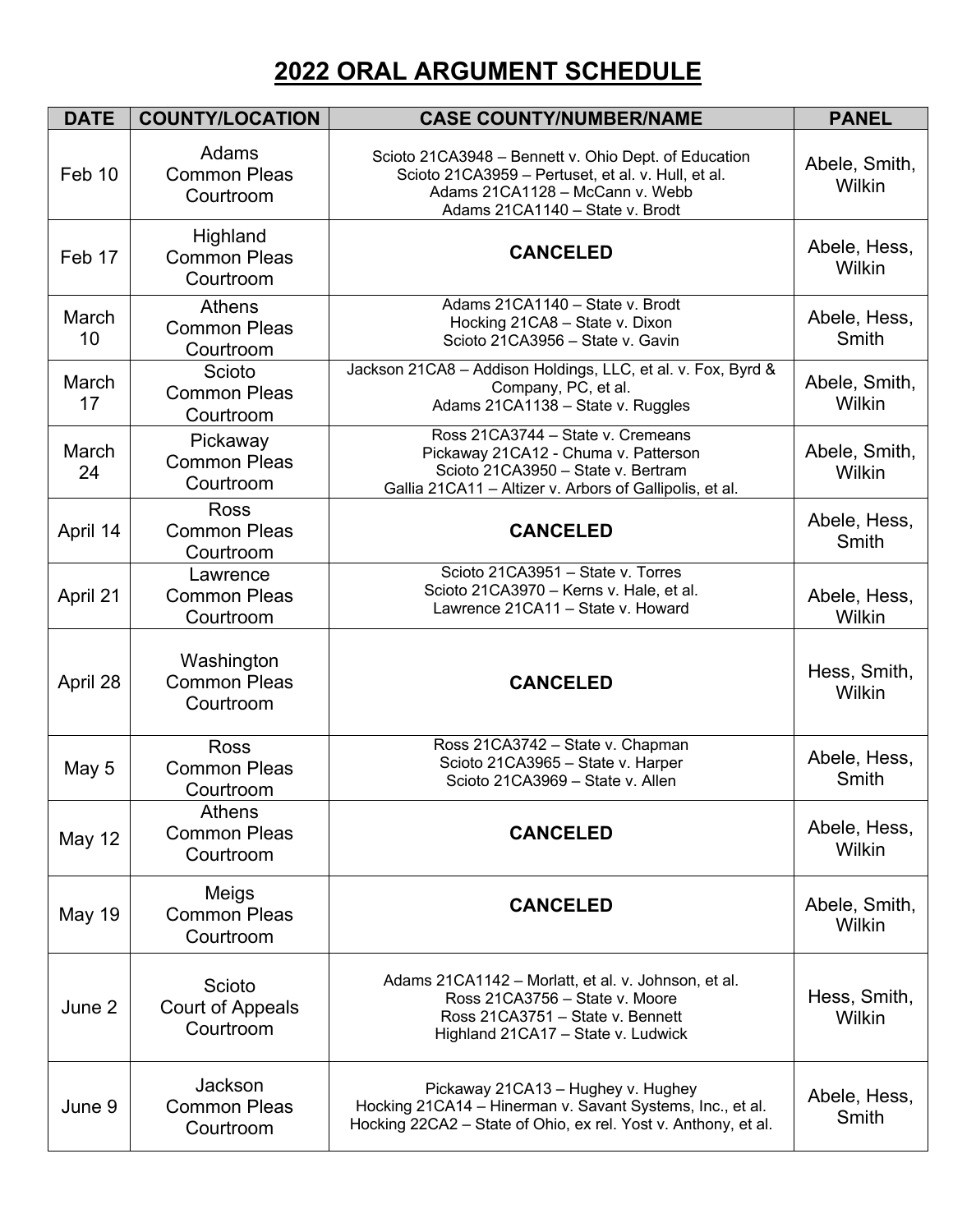| June<br>16       | <b>Ross</b><br><b>Common Pleas</b><br>Courtroom   | Ross 21CA3761 - State v. Pine<br>Lawrence 21CA15 & 21CA16 - State v. Stevens<br>Pickaway 21CA19 - Lankford, et al. v. Weller as Executor of the<br>Estate of Edwin D. Hammond, Deceased, et al.<br>Pickaway 21CA7 - Teays Valley Local School District Board of<br>Education v. Struckman | Abele, Hess,<br>Wilkin, Smith |
|------------------|---------------------------------------------------|-------------------------------------------------------------------------------------------------------------------------------------------------------------------------------------------------------------------------------------------------------------------------------------------|-------------------------------|
| July 7           | <b>Athens</b><br><b>Common Pleas</b><br>Courtroom |                                                                                                                                                                                                                                                                                           | Hess, Smith,<br>Wilkin        |
| July 14          | Scioto<br><b>Common Pleas</b><br>Courtroom        |                                                                                                                                                                                                                                                                                           | Hess, Smith,<br>Wilkin        |
| July 21          | Hocking<br><b>Common Pleas</b><br>Courtroom       |                                                                                                                                                                                                                                                                                           | Hess, Smith,<br>Wilkin        |
| Aug 4            | Lawrence<br><b>Common Pleas</b><br>Courtroom      |                                                                                                                                                                                                                                                                                           | Smith, Hess,<br>Wilkin        |
| Aug 25           | Gallia<br><b>Common Pleas</b><br>Courtroom        |                                                                                                                                                                                                                                                                                           | Abele, Hess,<br>Smith         |
| Sep 8            | Washington<br><b>Common Pleas</b><br>Courtroom    |                                                                                                                                                                                                                                                                                           | Hess, Smith,<br>Wilkin        |
| Sep 29           | Highland<br><b>Common Pleas</b><br>Courtroom      |                                                                                                                                                                                                                                                                                           | Abele, Smith,<br>Wilkin       |
| Oct <sub>6</sub> | Vinton<br>Court of Appeals<br>Courtroom           |                                                                                                                                                                                                                                                                                           | Abele, Smith,<br>Wilkin       |
| Oct 20           | <b>Pike</b><br><b>Common Pleas</b><br>Courtroom   |                                                                                                                                                                                                                                                                                           | Abele, Smith,<br>Wilkin       |
| Oct 27           | Pickaway<br><b>Common Pleas</b><br>Courtroom      |                                                                                                                                                                                                                                                                                           | Abele, Hess,<br>Wilkin        |
| Nov <sub>3</sub> | <b>Ross</b><br><b>Common Pleas</b><br>Courtroom   |                                                                                                                                                                                                                                                                                           | Abele, Hess,<br>Wilkin        |
| Nov 17           | Scioto<br><b>Court of Appeals</b><br>Courtroom    |                                                                                                                                                                                                                                                                                           | Abele, Hess,<br>Wilkin        |